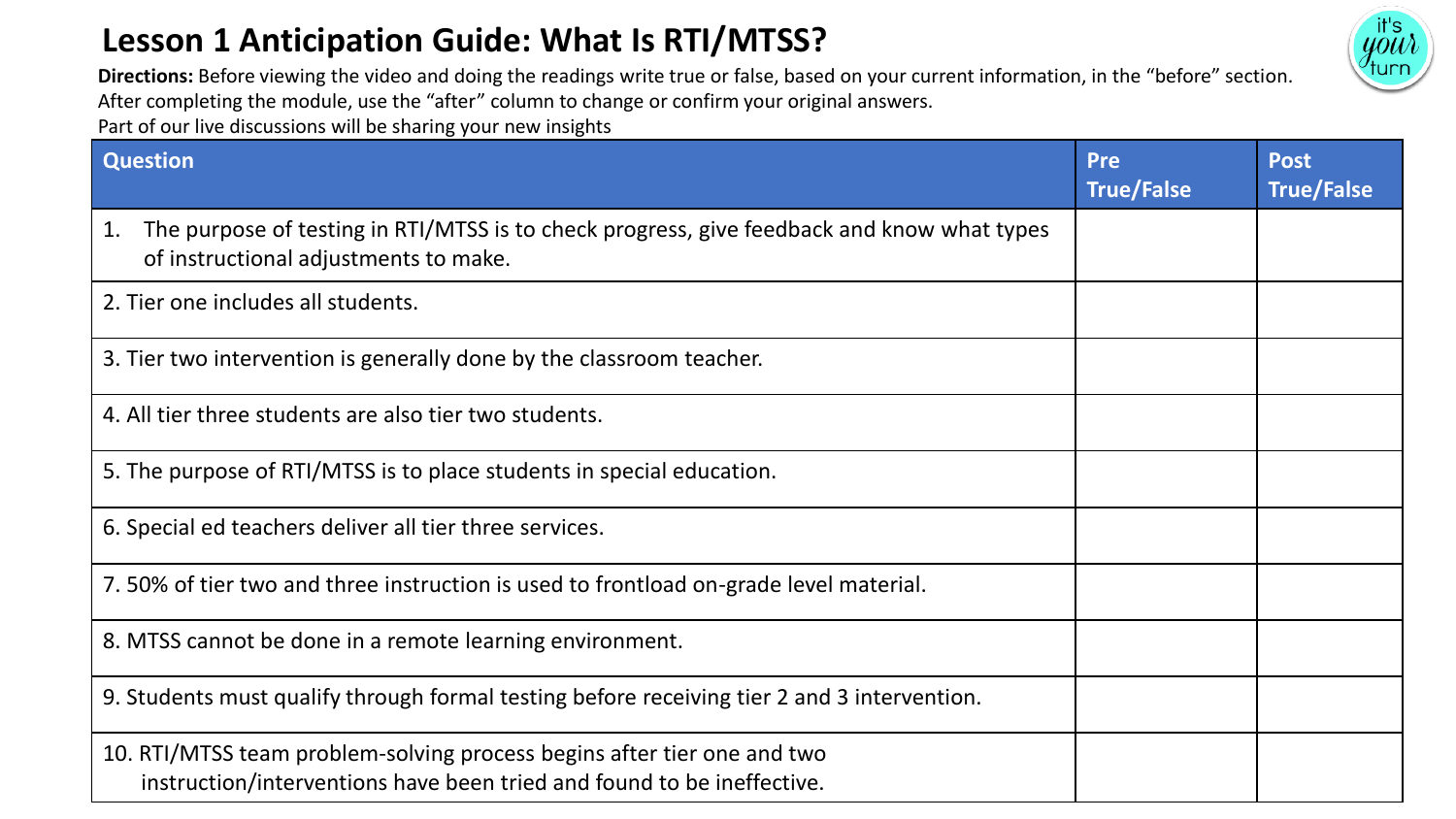## **Lesson 1 Note-taking and Reflections: What Does RTI/MTSS Look Like?**

**Note-taking Directions**:

- In each of the left side boxes, note three or more things that you find interesting or important while watching the video or reading the book excerpt. Use *direct quotes, descriptions, or short summaries.*
- In the right side boxes, note your thoughts about the things you wrote on the left. *In general, these would be your own reflections, or questions.*
- **A minimum of three entries in each of the boxes** is required to fulfill the note-taking task. We will use this information as a launching point for our online discussions.

|                                                                                                                                                                                                                              | Video 1: Overview of the RTI/MTSS process      | <b>Video 1: Questions or reflections</b>   |
|------------------------------------------------------------------------------------------------------------------------------------------------------------------------------------------------------------------------------|------------------------------------------------|--------------------------------------------|
|                                                                                                                                                                                                                              | 1.                                             |                                            |
|                                                                                                                                                                                                                              | 2.                                             |                                            |
|                                                                                                                                                                                                                              | 3.                                             |                                            |
|                                                                                                                                                                                                                              |                                                |                                            |
|                                                                                                                                                                                                                              | Reading 1: What is executive function pp. 8-11 | <b>Reading 1: Questions or reflections</b> |
| CAUSES                                                                                                                                                                                                                       |                                                |                                            |
| <b>Getting to the Root<br/>of Academic and<br/>Behavior Problems</b><br>$\begin{tabular}{c} \hline \textbf{w} & \textbf{w} & \textbf{w} \\ \hline \textbf{M} & \textbf{M} & \textbf{M} & \textbf{M} \\ \hline \end{tabular}$ | 1.                                             |                                            |
|                                                                                                                                                                                                                              | 2.                                             |                                            |
|                                                                                                                                                                                                                              | 3.                                             |                                            |
|                                                                                                                                                                                                                              |                                                |                                            |
|                                                                                                                                                                                                                              |                                                |                                            |